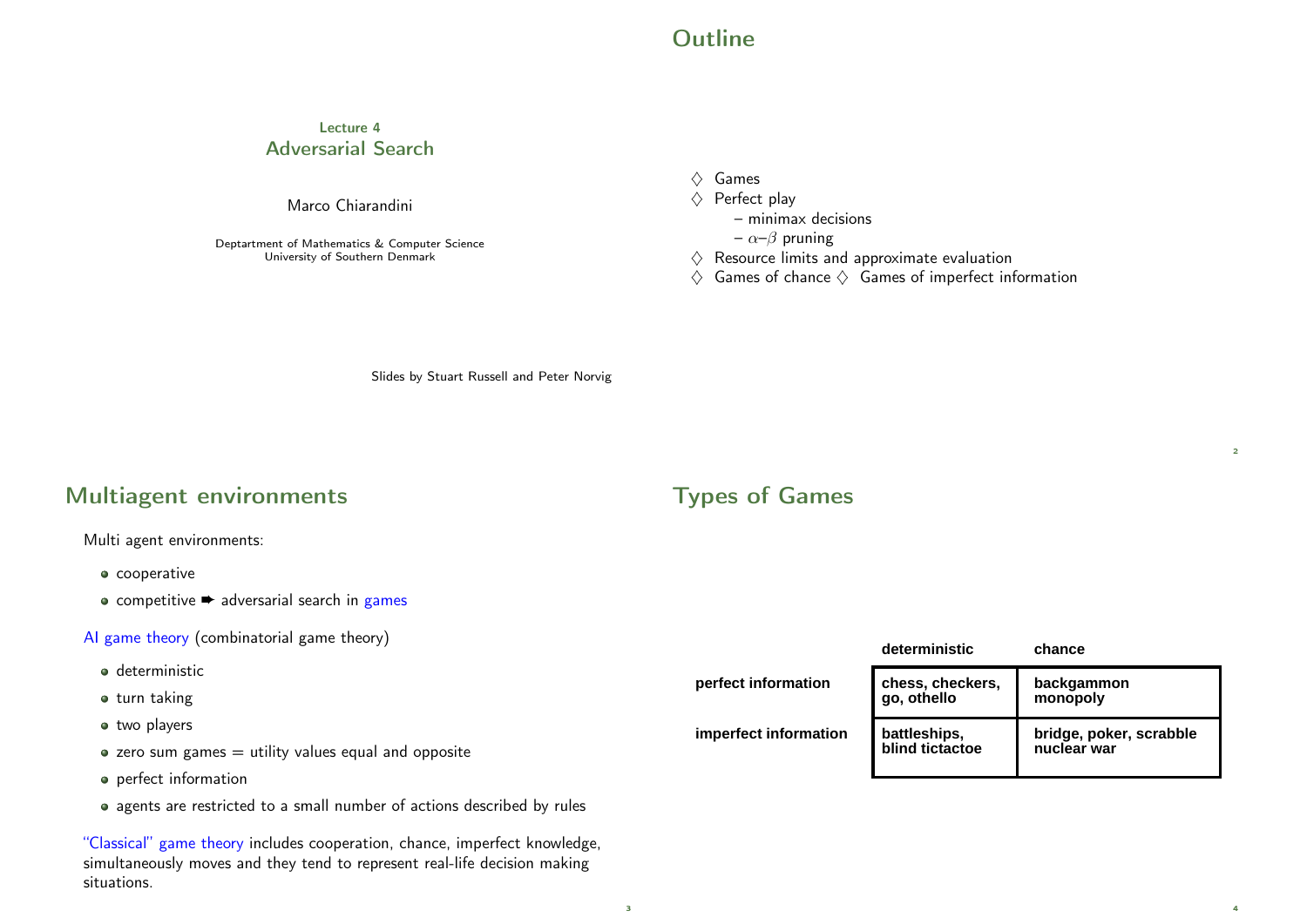### Games vs. search problems

# Game tree (2-player, deterministic, turns)

"Unpredictable" opponent  $\Rightarrow$  solution is a strategy

specifying a move for every possible opponent reply  $\rightarrow$  contingency stratery

Optimal strategy: the one that leads to outcomes at least as good as any other strategy when one is playing an infallibile opponent

Search problem <sup>→</sup> game tree

- initial state: game tree
- successor function: game rules
- $\bullet$  terminal test (is the game over)
- $\bullet$  utility function, gives a value for terminal nodes (eg, +1, -1)

#### Terminology:

Two players called MAX and MIN.

MAX searches the search tree.

Ply: one turn taken by one of the players from "reply". [A. Samuel 1959]

## Measures of Game Complexity

• state-space complexity: number of legal game positions reachable from the initial position of the game.

5

an upper bound can often be computed by including illegal positions Eg, TicTacToe:  $3^9 = 19.683$ 

```
5.478 after removal of illegal
```
765 essentially different positions after eliminating symmetries

game tree size: total number of possible games that can be played: number of leaf nodes in the game tree rooted at the game's initial position.

Eg: TicTacToe:  $9! = 362.880$  possible games 255.168 possible games halting when one side wins 26.830 after removal of rotations and reflections



7

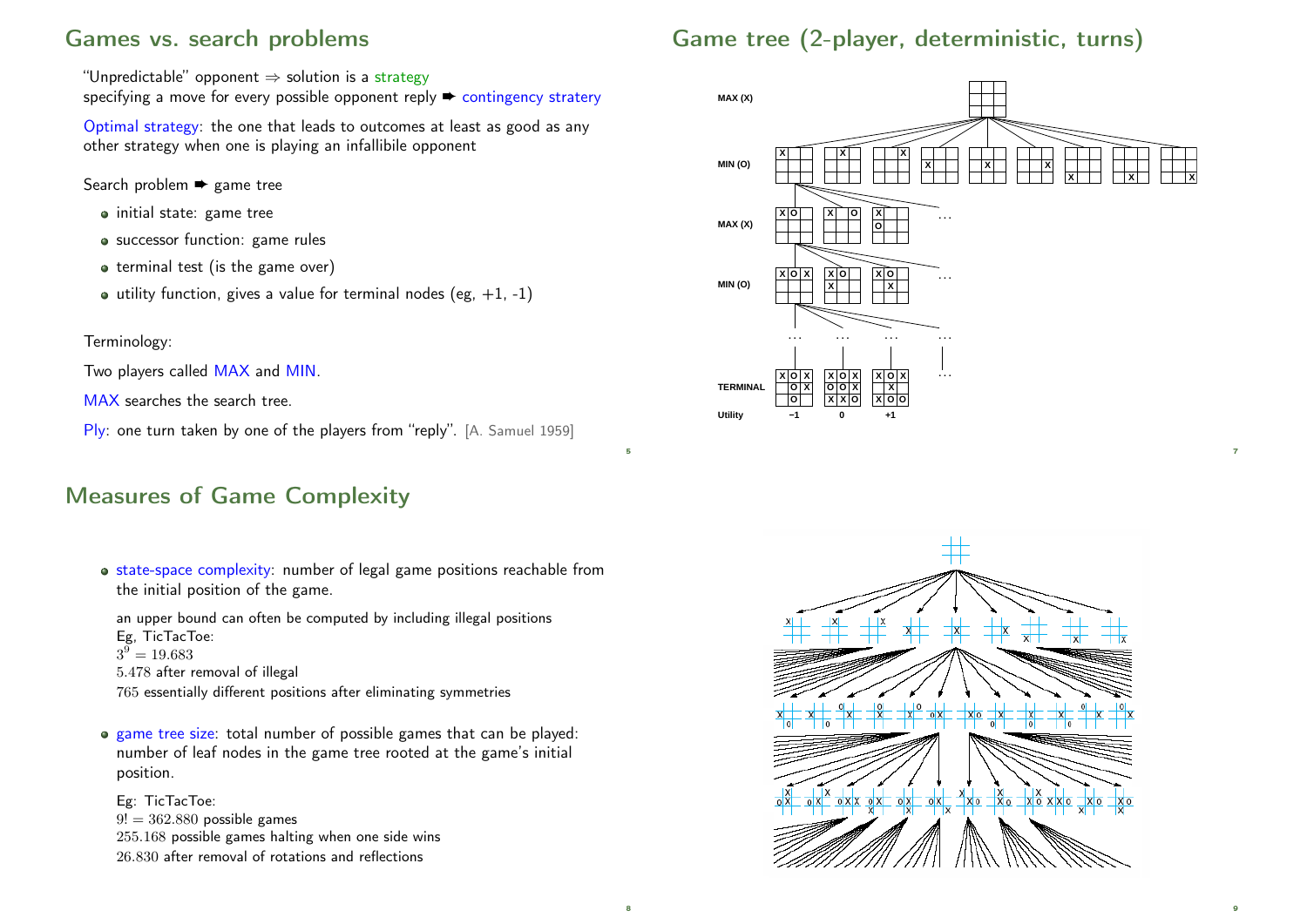#### Measures of Game Complexity

First three levels of the tic-tac-toe state space reduced by symmetry:  $12 \times 7!$ 



### Historical view

Time limits  $\Rightarrow$  unlikely to find goal, must approximate

Plan of attack:

- Computer considers possible lines of play (Babbage, 1846)
- Algorithm for perfect play MINIMAX (Zermelo, 1912; Von Neumann, 1944)
- Finite horizon, approximate evaluation (Zuse, 1945; Wiener, 1948; Shannon, 1950)
- First chess program (Turing, 1951)
- Machine learning to improve evaluation accuracy (Samuel, 1952–57)
- Pruning to allow deeper search  $\alpha \beta$  alg. (McCarthy, 1956)

#### game-tree complexity: number of leaf nodes in the smallest full-width decision tree that establishes the value of the initial position. A full-width tree includes all nodes at each depth. estimates the number of positions to evaluate in a minimax search to

determine the value of the initial position.

approximation: game's average branching factor to the power of the number of plies in an average game.

Eg.: chess For chess,  $b \approx 35$ ,  $m \approx 100$  for "reasonable" games  $\Rightarrow$  exact solution completely infeasible

computational complexity applies to generalized games (eg,  $n \times n$  boards) Eg: TicTacToe:  $m \times n$  board k in a row solved in  $DSPACE(mn)$  by searching the entire game tree

10

# Minimax

Perfect play for deterministic, perfect-information games

Idea: choose move to position with highest minimax value ( $\rightsquigarrow$ utility for MAX)  $=$  best achievable payoff against best play

#### E.g., 2-ply game:

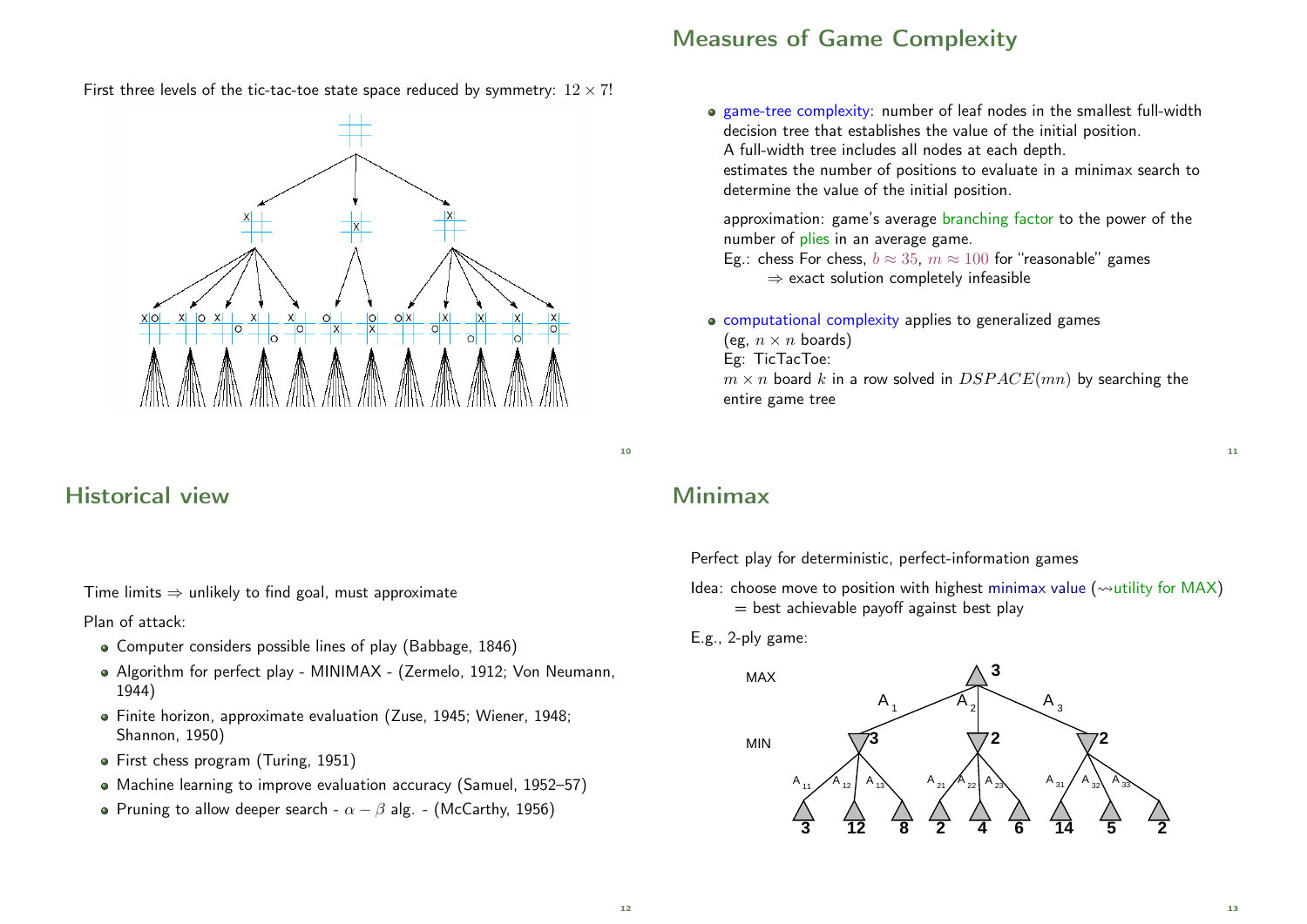# Minimax algorithm

| function Minimax-Decision(state) returns an action<br>inputs: state, current state in game                                                                                                                                              |  |  |
|-----------------------------------------------------------------------------------------------------------------------------------------------------------------------------------------------------------------------------------------|--|--|
| return the $a$ in Actions(state) maximizing Min-Value(Result( $a$ , state))                                                                                                                                                             |  |  |
| function Max-Value(state) returns a utility value<br>if Terminal-Test(state) then return Utility(state)<br>$v \leftarrow -\infty$<br>for a, s in Successors(state) do $v \leftarrow \text{Max}(v, \text{Min-Value}(s))$<br>return $\nu$ |  |  |
| function Min-Value(state) returns a utility value<br>if Terminal-Test(state) then return Utility(state)<br>$v \leftarrow \infty$<br>for a, s in Successors(state) do $v \leftarrow \text{Min}(v, \text{Max-Value}(s))$<br>return $\nu$  |  |  |

# Properties of minimax

Complete?? Yes, if tree is finite (chess has specific rules for this) Optimal?? Yes, against an optimal opponent. Otherwise?? Time complexity??  $O(b^m)$ Space complexity??  $O(bm)$  (depth-first exploration)

But do we need to explore every path?

14

# Resource limits

Standard approaches:

- n-ply lookahead: depth-limited search
- heuristic descent
- **·** heuristic cutoff
	- 1. Use Cutoff-Test instead of Terminal-Test e.g., depth limit (perhaps add quiescence search)
	- 2. Use Eval instead of Utility i.e., evaluation function that estimates desirability of position

Suppose we have  $100$  seconds, explore  $10<sup>4</sup>$  nodes/second  $\Rightarrow$  10<sup>6</sup> nodes per move  $\approx$  35<sup>8/2</sup>

## Heuristic Descent

Heuristic measuring conflict applied to states of tic-tac-toe



O(n) is total of Opponent's possible winning lines E(n) is the total Evaluation for state n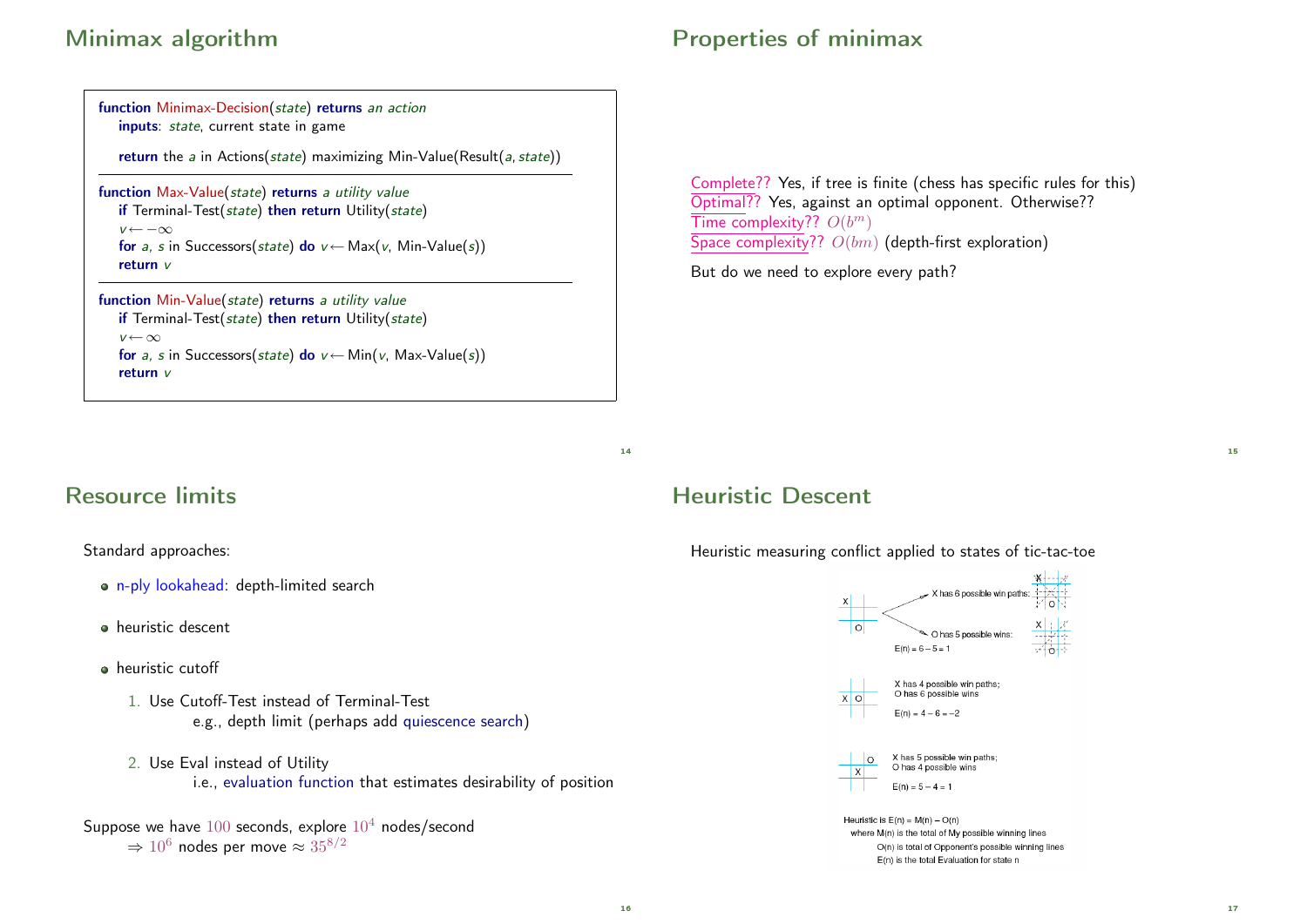## Evaluation functions





**White slightly better**

**Black winning**

For chess, typically linear weighted sum of features

 $Eval(s) = w_1f_1(s) + w_2f_2(s) + \ldots + w_nf_n(s)$ 

e.g.,  $w_1 = 9$  with  $f_1(s)$  = (number of white queens) – (number of black queens), etc.

Example





Behaviour is preserved under any **monotonic** transformation of Eval Only the order matters: payoff in deterministic games acts as an ordinal utility function

18

# $\alpha-\beta$  pruning example



21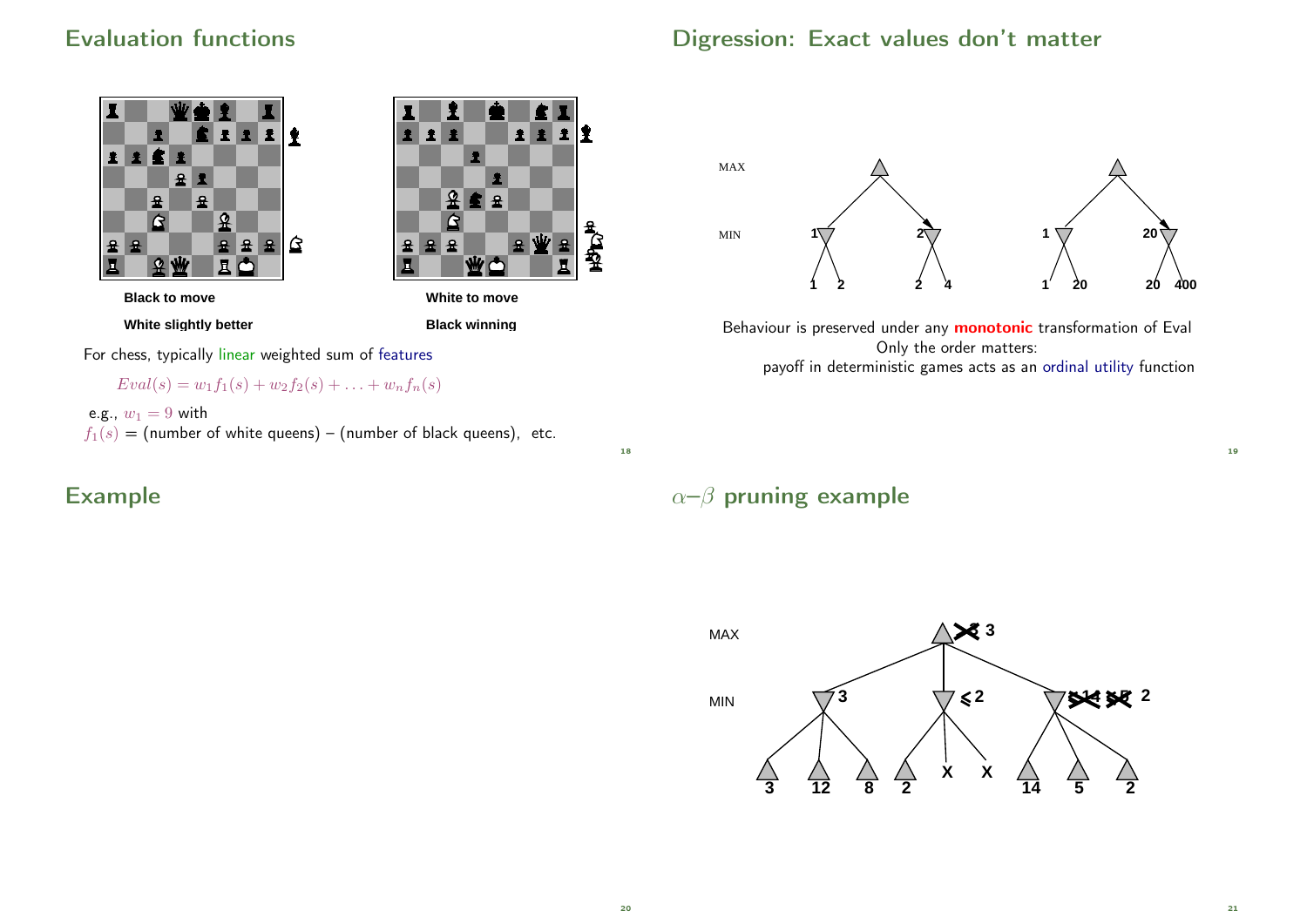### Why is it called  $\alpha-\beta$ ?



 $\alpha$  is the best value (to MAX) found so far off the current path If V is worse than  $\alpha$ , MAX will avoid it  $\Rightarrow$  prune that branch Define  $\beta$  similarly for MIN

## Properties of  $\alpha-\beta$

- Pruning **does not** affect final result
- Good move ordering improves effectiveness of pruning
- With "perfect ordering," time complexity  $=O(b^{m/2})$  $\Rightarrow$  doubles solvable depth
- A simple example of the value of reasoning about which computations are relevant (a form of metareasoning)
- $\bullet$  Unfortunately,  $35^{50}$  is still impossible!

### The  $\alpha-\beta$  algorithm



 $22$ 

#### Deterministic games in practice

- Checkers: Chinook ended 40-year-reign of human world champion Marion Tinsley in 1994. Used an endgame database defining perfect play for all positions involving 8 or fewer pieces on the board, a total of 443,748,401,247 positions.
- Chess: Deep Blue defeated human world champion Gary Kasparov in a six-game match in 1997. Deep Blue searches 200 million positions per second, uses very sophisticated evaluation, and undisclosed methods for extending some lines of search up to 40 ply.
- Othello: human champions refuse to compete against computers, who are too good.
- Go: human champions refuse to compete against computers, who are too bad. In go,  $b > 300$ , so most programs use pattern knowledge bases to suggest plausible moves.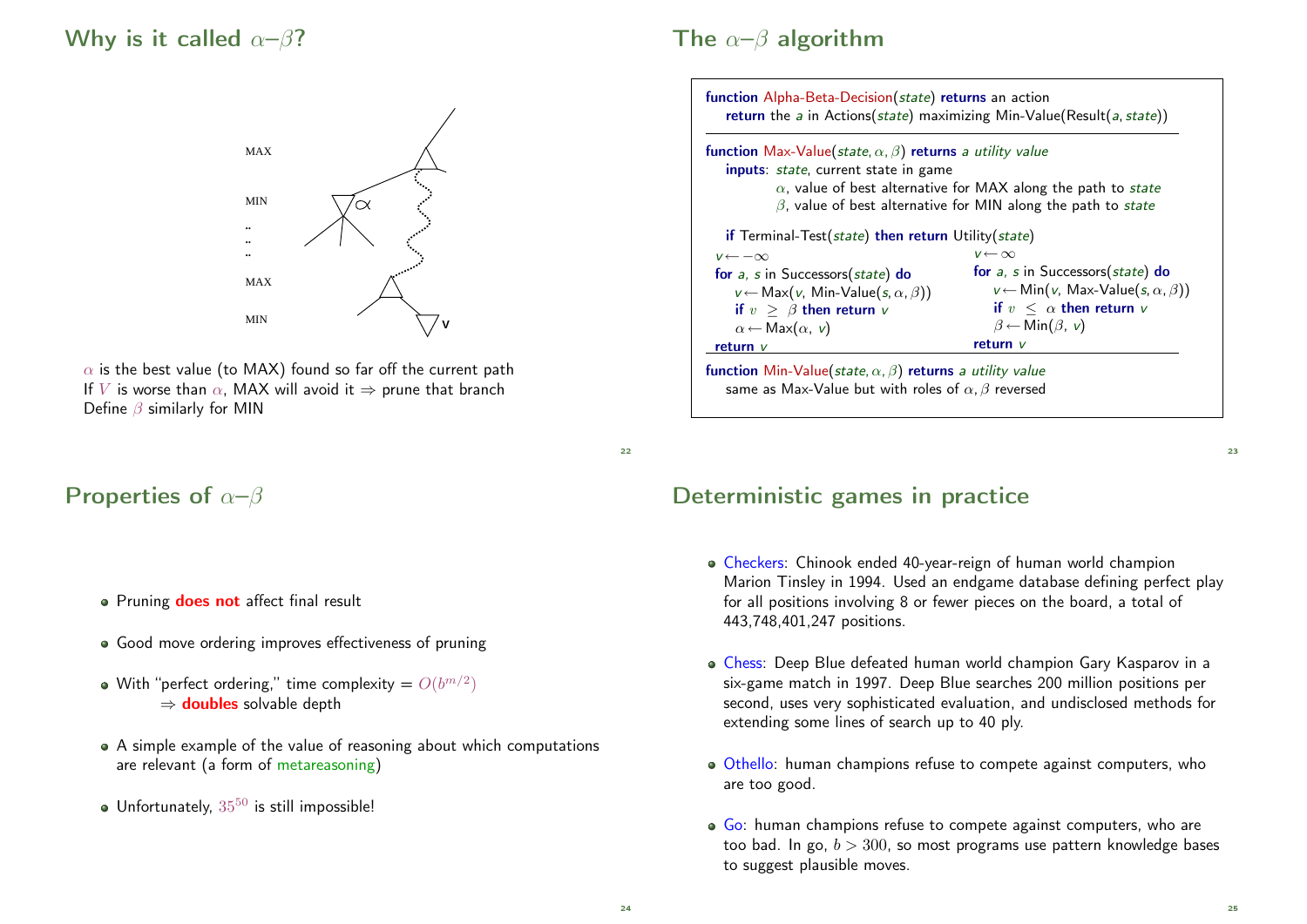## Nondeterministic games: backgammon



## Algorithm for nondeterministic games

Expectiminimax gives perfect play Just like Minimax, except we must also handle chance nodes:

if state is a Max node then

return the highest ExpectiMinimax-Value of Successors(state) if state is a Min node then

return the lowest ExpectiMinimax-Value of Successors(state) if state is a chance node then

return average of ExpectiMinimax-Value of Successors(state)

. . .

. . .

# Nondeterministic games in general

In nondeterministic games, chance introduced by dice, card-shuffling Simplified example with coin-flipping:



### Nondeterministic games in practice

Dice rolls increase b: 21 possible rolls with 2 dice Backgammon  $\approx$  20 legal moves (can be 6,000 with 1-1 roll)

depth  $4 = 20 \times (21 \times 20)^3 \approx 1.2 \times 10^9$ 

- As depth increases, probability of reaching a given node shrinks ⇒ value of lookahead is diminished
- $\alpha-\beta$  pruning is much less effective
- $\bullet$  TDGammon uses depth-2 search  $+$  very good Eval  $\approx$  world-champion level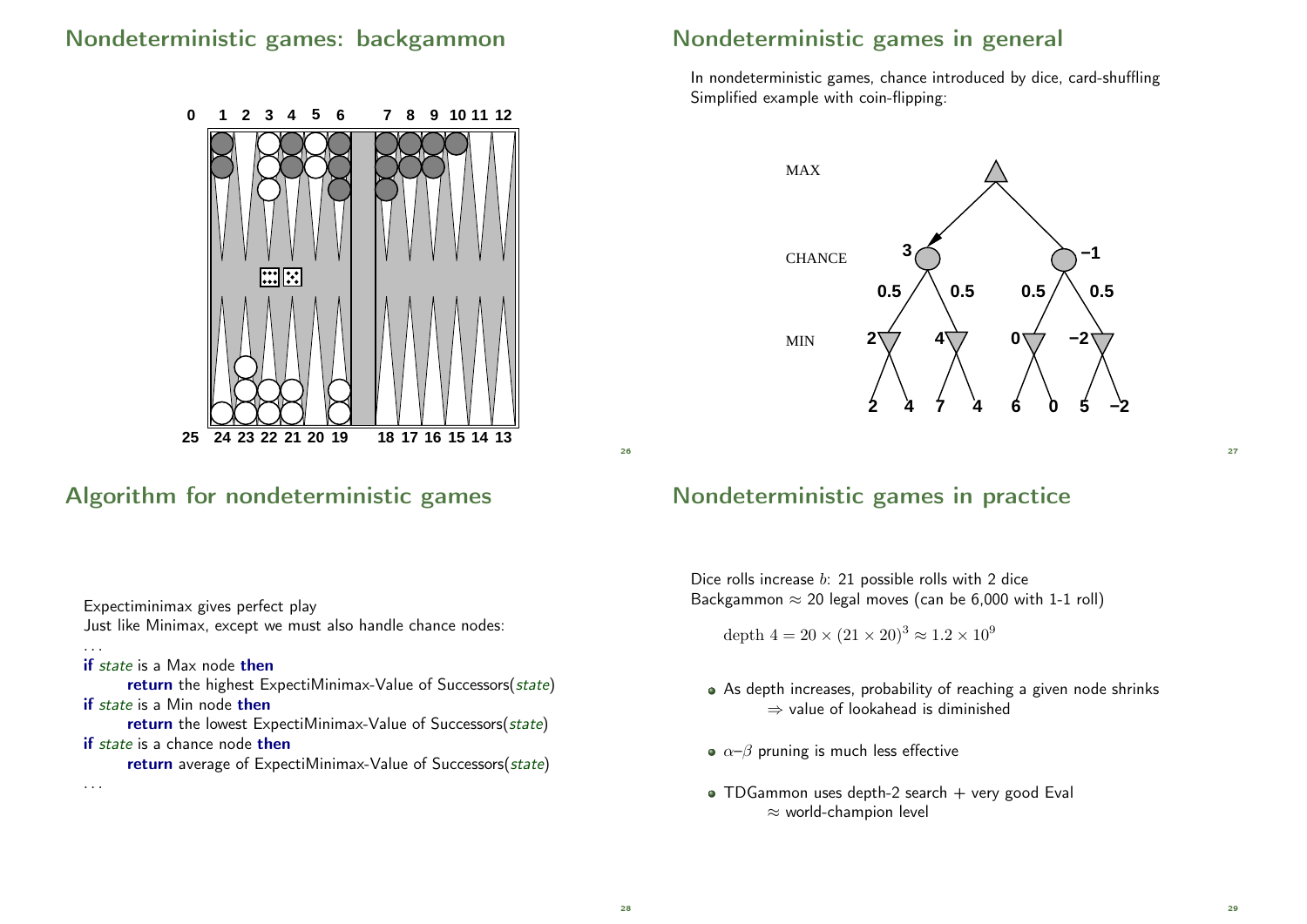#### Digression: Exact values DO matter



Behaviour is preserved only by positive linear transformation of Eval Hence Eval should be proportional to the expected payoff

### Games of imperfect information

- E.g., card games, where opponent's initial cards are unknown
- Typically we can calculate a probability for each possible deal
- Seems just like having one big dice roll at the beginning of the game<sup>\*</sup>
- o Idea: compute the minimax value of each action in each deal, then choose the action with highest expected value over all deals<sup>\*</sup>
- Special case: if an action is optimal for all deals, it's optimal.<sup>∗</sup>
- GIB, current best bridge program, approximates this idea by 1) generating 100 deals consistent with bidding information 2) picking the action that wins most tricks on average

Example



Four-card bridge/whist/hearts hand, MAX to play first

#### Commonsense example

Road A leads to a small heap of gold pieces Road B leads to a fork:

> take the left fork and you'll find a mound of jewels; take the right fork and you'll be run over by a bus.

Road A leads to a small heap of gold pieces Road B leads to a fork:

> take the left fork and you'll be run over by a bus; take the right fork and you'll find a mound of jewels.

Road A leads to a small heap of gold pieces Road B leads to a fork:

> guess correctly and you'll find a mound of jewels; guess incorrectly and you'll be run over by a bus.

30